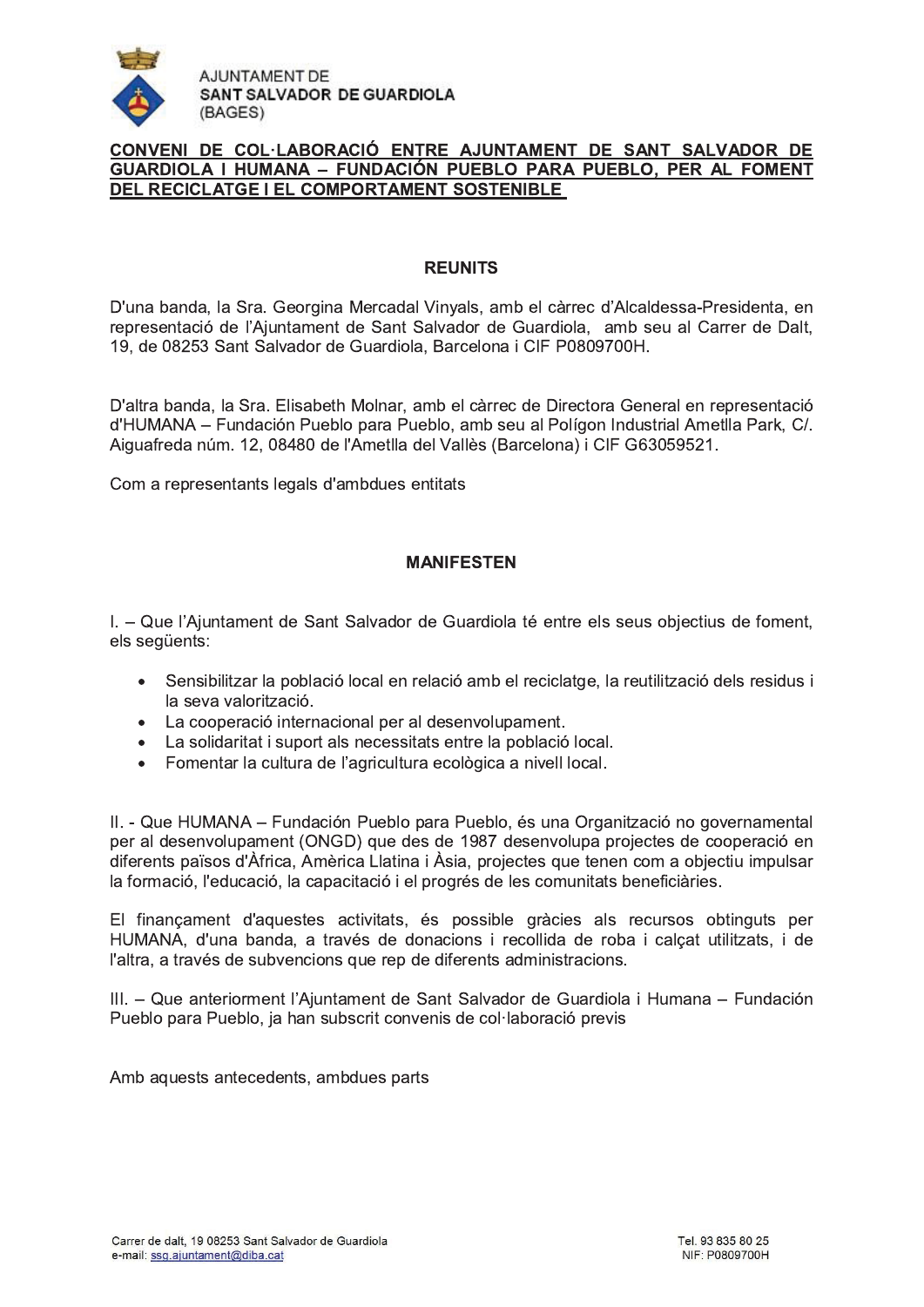

# **CONVENEN**

## Article 1: Objectiu del conveni

L'objecte d'aquest Conveni és la prossecució dels fins descrits en els expositius anteriors, en el marc de les activitats de foment que duu a terme l'Ajuntament de Sant Salvador de Guardiola, per tal de sensibilitzar la població local amb el reciclatge, el comportament i desenvolupament sostenible.

Amb aquesta finalitat, l'Ajuntament de Sant Salvador de Guardiola accepta:

Posar en funcionament la recollida selectiva de roba usada que realitzarà Humana - $\bar{\phantom{a}}$ Fundación Pueblo para Pueblo-, i el producte es destinarà als fins descrits en el paràgraf anterior, punt II.

D'aquesta manera, i mitjançant aquest conveni es fixen igualment les modalitats d'aquesta recollida i les obligacions d'ambdues parts per assolir els objectius fixats en aquest.

#### Activitats a realitzar per part de HUMANA - Fundación **Article 2: Pueblo para Pueblo**

HUMANA - Fundación Pueblo para Pueblo durà a terme diferents activitats en compliment d'aquest Conveni, que es definiran anualment de forma consensuada amb el/la representant que específicament i a aquest efecte, designi l'Ajuntament de Sant Salvador de Guardiola. Aquestes activitats es plasmaran en un Programa d'Activitats, que es confeccionarà anualment entre ambdues parts, amb aquesta finalitat.

Anualment, HUMANA - Fundación Pueblo para Pueblo, elaborarà una memòria d'activitats, en la qual es detallaran les accions dutes a terme durant l'any. El contingut d'aquesta Memòria, serà difós segons les previsions efectuades a aquest efecte en el Pla d'Activitats, fent constar de forma expressa l'agraïment i la col·laboració prestada en aquestes accions per part de l'Aiuntament de Sant Salvador de Guardiola.

# Article 3:

Recollida selectiva de roba usada

HUMANA - Fundación Pueblo para Pueblo- disposa dels mitjans materials i humans suficients i necessaris per dur a terme la recollida selectiva de roba usada (d'ara endavant, la recollida).

## I. - Contingut de la recollida

HUMANA - Fundación Pueblo para Pueblo- posarà a disposició de l'Ajuntament de Sant Salvador de Guardiola un total de XX contenidors especialment adaptats i dissenyats per fer la recollida.

Els contenidors s'ubicaran a les zones a continuació especificades: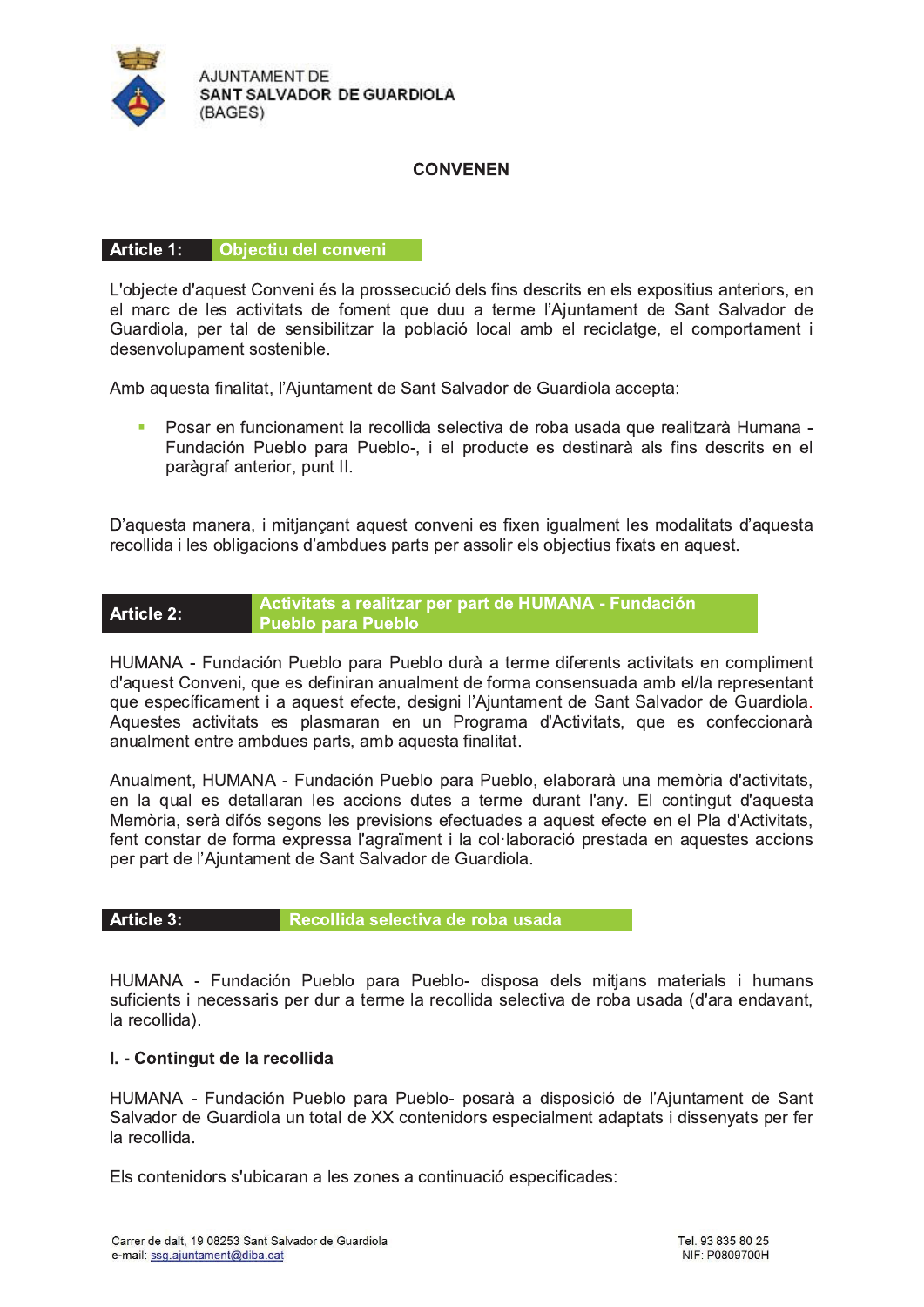

- 1. C/ de Marganell, 24-26
- 2. C/ Sant Marc, 44 (Plaça del Pí)

El nombre de contenidors i la seva ubicació, s'adaptaran a les necessitats que es detectin en el territori, podent ser ampliats, reduir el nombre de contenidors (i, si escau, modificar la seva ubicació), de comú acord entre ambdues parts.

Per gestionar la recollida de la roba usada de la manera més òptima possible, HUMANA -Fundación Pueblo para Pueblo- durà a terme totes les actuacions necessàries per a una correcta gestió de la recollida, i assumirà les despeses que això comporti. Aquestes actuacions i despeses, seran com a mínim, les sequents:

- Instal·larà a càrrec seu els contenidors, en els llocs establerts en el punt anterior. m. També portarà a terme un manteniment adequat dels mateixos, pel que fa a neteja, absència de pintades o grafits, per tal que tinguin un aspecte adequat. Els contenidors seran retolats adequadament, incloent la identificació de l'Ajuntament de Sant Salvador de Guardiola, en el marc de la col·laboració acordada amb aquesta entitat
- Farà front a totes les despeses que generi el procés de recollida (i transport, si m. s'escau) de la roba usada dipositada als contenidors. Respecte de les donacions que no siguin susceptibles d'aprofitament, durà a terme una correcta gestió de les mateixes, havent d'acreditar davant de l'Ajuntament de Sant Salvador de Guardiola, en cas de ser requerida.
- Realitzarà els canvis en el nombre de contenidors i la seva ubicació (quan aquests ù. siguin necessaris), segons acordin ambdues parts en el desenvolupament del present conveni. Això es farà amb l'objectiu de millorar la recollida de la roba usada, tant en volum, com en visibilitat (per tal de millorar la sensibilització de la població respecte del reciclatge).
- Durà a terme les intervencions d'urgència que siguin necessàries, en cas que un o més contenidors estiguin al màxim de la seva capacitat de recollida de roba usada.

## II. - Col·locació dels Contenidors

HUMANA - Fundación Pueblo para Pueblo- ubicarà els contenidors a la via pública o en el terreny designat a aquest efecte per l'Ajuntament de Sant Salvador de Guardiola. Aquesta cessió es realitzarà de forma gratuïta, adquirint l'Ajuntament de Sant Salvador de Guardiola el compromís de posar a disposició d'HUMANA - Fundación Pueblo para Pueblo-l'espai necessari i suficient amb aquesta finalitat.

Sempre que això sigui possible, amb la finalitat d'incrementar l'impacte en la població, els contenidors de recollida de roba usada d'HUMANA - Fundación Pueblo para Pueblo- es situaran en zones pròximes als punts nets o bé en zones on estiguin instal·lats contenidors de recollida selectiva, vidre, paper, envasos, etc.

## III. - Control i sequiment del volum de roba usada recollit.

HUMANA - Fundación Pueblo para Pueblo- comunicarà trimestralment per escrit a l'Ajuntament de Sant Salvador de Guardiola la xifra de quilograms recollits mitjançant els contenidors de recollida de roba usada que preveu aquest conveni de col·laboració.

Anualment, es remetrà igualment a l'Ajuntament de Sant Salvador de Guardiola un resum del volum de roba recollida.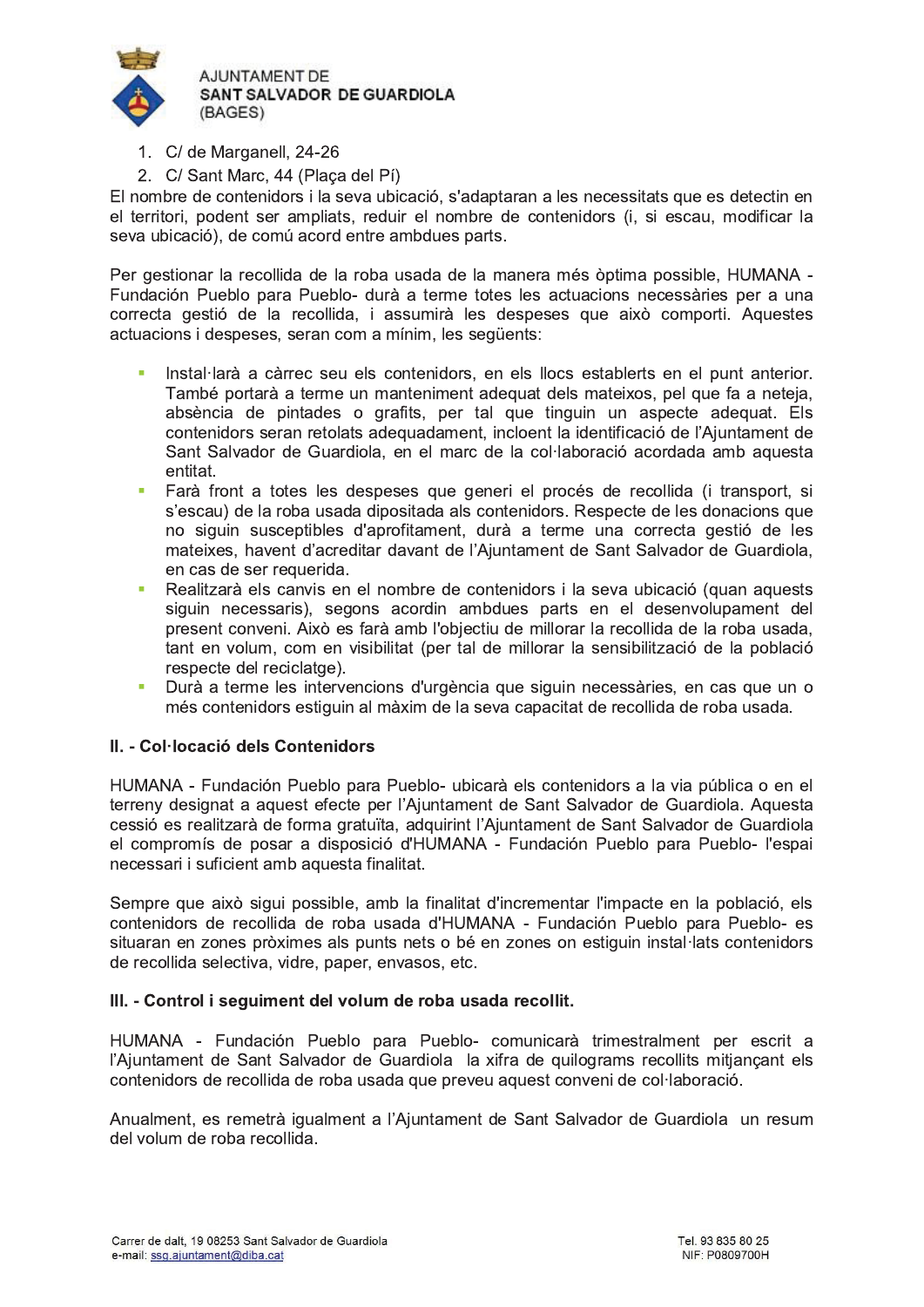

En qualsevol moment, l'Ajuntament de Sant Salvador de Guardiola podrà requerir informació addicional sobre la periodicitat de les recollides, el volum de les mateixes, i/o la variació entre les recollides de l'exercici corrent i les de (I) exercici (s) anterior (s), o qualsevol altra dada rellevant.

#### Article 4: **Gratuïtat del conveni**

Totes les activitats que preveu aquest conveni són realitzades de forma totalment gratuïta per part d'HUMANA - Fundación Pueblo para Pueblo-, sense que hi hagi contraprestació per les mateixes a càrrec de l'Ajuntament de Sant Salvador de Guardiola.

## Article 5: Responsabilitats de les parts

HUMANA - Fundación Pueblo para Pueblo- es responsabilitza, mitjançant una assegurança expressament contractada a aquest efecte, de fer front als desperfectes i responsabilitat civil que puguin ser ocasionats en els contenidors. Aquesta asseguranca estarà en vigor mentre aquest conveni sigui vigent, i garantirà la total indemnitat a l'Ajuntament de Sant Salvador de Guardiola davant les possibles denúncies per desperfectes en béns referents al contenidor. S'adjunta com a annex II d'aquest conveni, còpia de l'assegurança vigent.

## Article 6: Durada i data d'aplicació

La vigència del conveni s'iniciarà amb la signatura i s'estableix una durada de mínima i obligatòria de dos anys. Un cop finalitzat aquest període, el conveni es prorrogarà automàticament per iguals períodes, fins a un màxim de quatre anys. En el cas de que alguna de les parts vulgui finalitzar la col·laboració, s'haurà de notificar amb una antelació de tres mesos a la data de finalització del conveni, havent de rescabalar jqualment els perjudicis causats per la resolució, en cas de que existeixin.

## Article 7: Resolució del conveni

Són causes d'extinció del present conveni d'acord amb l'estipulat a l'article 51 de la Llei 40/2015, d'1 d'octubre, de Règim Jurídic del Sector Públic, el compliment de les actuacions que constitueixen l'objecte del present conveni o per incórrer en les següents causes de resolució:

- o El transcurs del termini de vigència sense haver-se acordat la pròrroga del mateix
- o Per mutu acord de les parts que el subscriuen
- Per voluntat de qualsevol de les parts amb un preavís mínim de tres mesos  $\circ$ per escrit.
- $\circ$  L'incompliment de les obligacions que, per cada part, es demanen en aquest conveni, sense perjudici de les responsabilitats en què aquests puquin incórrer.
- o Per decisió judicial declaratòria de la nul·litat del conveni.